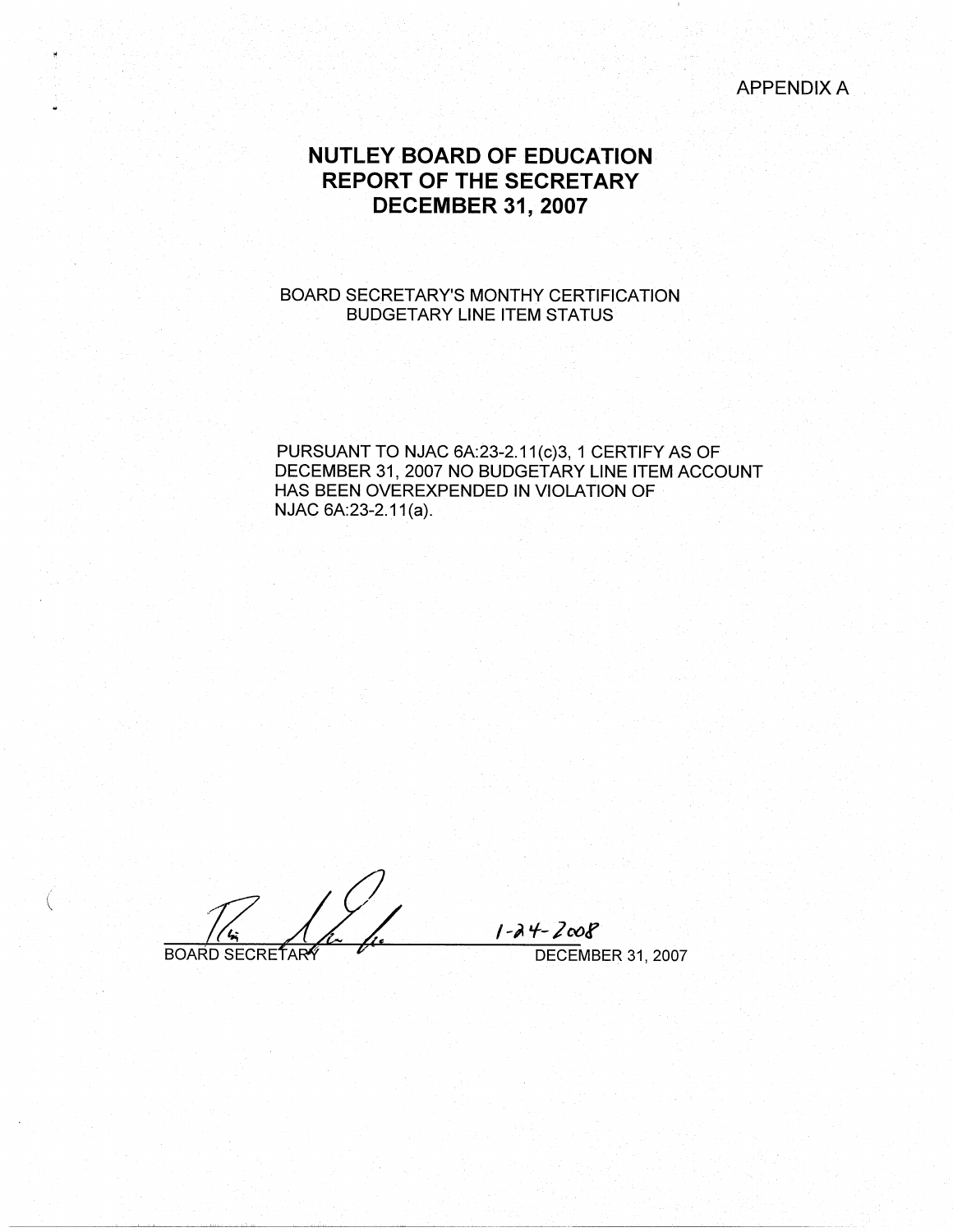|  | Starting date 7/1/2007 Ending date 12/31/2007 Fund: 10 GENERAL CURRENT EXPENSE |  |  |
|--|--------------------------------------------------------------------------------|--|--|
|  |                                                                                |  |  |

|          | <b>Assets and Resources</b>                  |                    |                   |
|----------|----------------------------------------------|--------------------|-------------------|
|          | Assets:                                      |                    |                   |
| 101      | Cash in bank                                 |                    | \$2,970,316.25    |
|          | 102 - 106 Cash Equivalents                   |                    | \$4,140.00        |
| $111 -$  | Investments                                  |                    | \$0.00            |
| 116      | Capital Reserve Account                      |                    | \$456,402.09      |
| 121      | Tax levy Receivable                          |                    | \$0.00            |
|          | Accounts Receivable:                         |                    |                   |
| 132      | Interfund                                    | \$4,201.45         |                   |
| 141      | Intergovernmental - State                    | (\$268,982.00)     |                   |
| 142      | Intergovernmental - Federal                  | \$0.00             |                   |
| 143      | Intergovernmental - Other                    | (\$6,078.98)       |                   |
| 153, 154 | Other (net of estimated uncollectable of \$_ | \$12,665.86        | $($ \$258,193.67) |
|          | Loans Receivable:                            |                    |                   |
| 131      | Interfund                                    | \$0.00             |                   |
| , 152    | Other (Net of estimated uncollectable of \$  | \$0.00             | \$0.00            |
|          | <b>Other Current Assets</b>                  |                    | \$0.00            |
|          | <b>Resources:</b>                            |                    |                   |
| 301      | <b>Estimated revenues</b>                    | \$49,176,529.00    |                   |
| 302      | Less revenues                                | ( \$23,527,321.18) | \$25,649,207.82   |
|          | <b>Total assets and resources</b>            |                    | \$28,821,872.49   |
|          | <b>Liabilities and fund equity</b>           |                    |                   |
|          | <b>Liabilities:</b>                          |                    |                   |
|          |                                              |                    |                   |
| 411      | Intergovernmental accounts payable - state   |                    | \$0.00            |
| 421      | Accounts payable                             |                    | (\$40.77)         |
| 431      | Contracts payable                            |                    | \$0.00            |
| 451      | Loans payable                                |                    | \$0.00            |
| 481      | Deferred revenues                            |                    | \$0.00            |
|          | Other current liabilities                    |                    | \$1,284,840.64    |
|          | <b>Total liabilities</b>                     |                    | \$1,284,799.87    |

-------~--~~--~-----------------------------·---~-------------- ---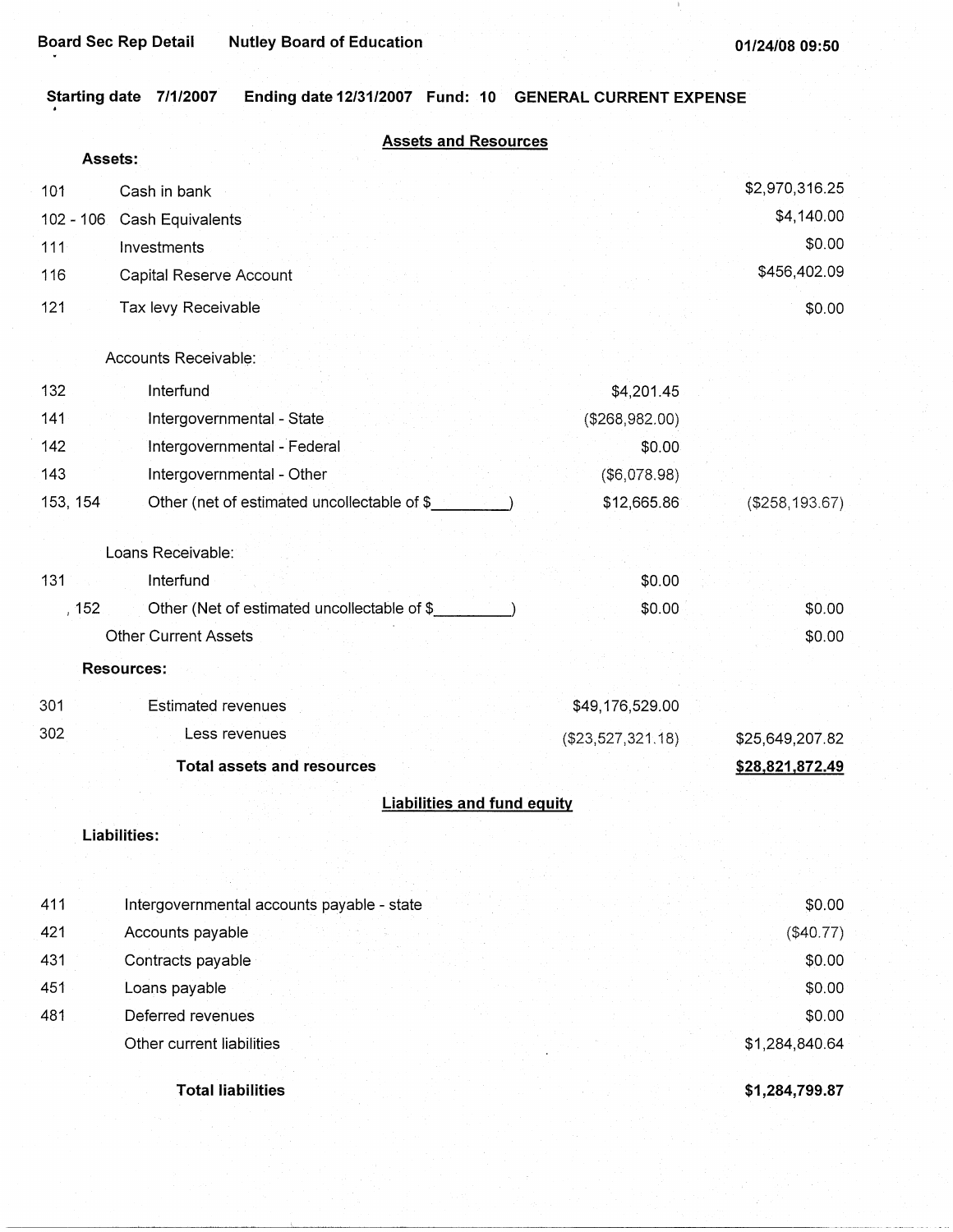**Starting date 7/1/2007 Ending date 12/31/2007 Fund: 10 GENERAL CURRENT EXPENSE** 

### **Fund Balance:**

| Appropriated: |  |
|---------------|--|
|---------------|--|

| 761<br>Capital reserve account - July<br>\$445,630.35<br>604<br>Add: Increase in capital reserve<br>\$0.00<br>307<br>Less: Budgeted w/d from capital reserve eligible costs<br>\$0.00<br>309<br>\$0.00<br>Less: Budgeted w/d from capital reserve excess costs<br>\$0.00<br>762<br>Adult education programs<br>\$0.00<br>751,752,76x<br>Other reserves<br>601<br>\$50,768,529.37<br>Appropriations<br>602<br>(\$21,835,916.30)<br>Less: Expenditures<br>$($ \$49,380,280.50)<br>Encumbrances<br>(\$27,544,364.20)<br>\$1,388,248.87<br>Total appropriated<br>\$29,742,543.62<br>Unappropriated:<br>(\$613,470.63)<br>Fund balance, July 1<br>770<br>(\$1,592,000.37)<br>303<br>Budgeted fund balance<br>Total fund balance<br><b>Total liabilities and fund equity</b> | 753,754 | Reserve for encumbrances | \$27,908,664.40 |                 |
|------------------------------------------------------------------------------------------------------------------------------------------------------------------------------------------------------------------------------------------------------------------------------------------------------------------------------------------------------------------------------------------------------------------------------------------------------------------------------------------------------------------------------------------------------------------------------------------------------------------------------------------------------------------------------------------------------------------------------------------------------------------------|---------|--------------------------|-----------------|-----------------|
|                                                                                                                                                                                                                                                                                                                                                                                                                                                                                                                                                                                                                                                                                                                                                                        |         |                          |                 |                 |
|                                                                                                                                                                                                                                                                                                                                                                                                                                                                                                                                                                                                                                                                                                                                                                        |         |                          |                 |                 |
|                                                                                                                                                                                                                                                                                                                                                                                                                                                                                                                                                                                                                                                                                                                                                                        |         |                          |                 |                 |
|                                                                                                                                                                                                                                                                                                                                                                                                                                                                                                                                                                                                                                                                                                                                                                        |         |                          |                 | \$445,630.35    |
|                                                                                                                                                                                                                                                                                                                                                                                                                                                                                                                                                                                                                                                                                                                                                                        |         |                          |                 |                 |
|                                                                                                                                                                                                                                                                                                                                                                                                                                                                                                                                                                                                                                                                                                                                                                        |         |                          |                 |                 |
|                                                                                                                                                                                                                                                                                                                                                                                                                                                                                                                                                                                                                                                                                                                                                                        |         |                          |                 |                 |
|                                                                                                                                                                                                                                                                                                                                                                                                                                                                                                                                                                                                                                                                                                                                                                        |         |                          |                 |                 |
|                                                                                                                                                                                                                                                                                                                                                                                                                                                                                                                                                                                                                                                                                                                                                                        |         |                          |                 |                 |
|                                                                                                                                                                                                                                                                                                                                                                                                                                                                                                                                                                                                                                                                                                                                                                        |         |                          |                 |                 |
|                                                                                                                                                                                                                                                                                                                                                                                                                                                                                                                                                                                                                                                                                                                                                                        |         |                          |                 |                 |
|                                                                                                                                                                                                                                                                                                                                                                                                                                                                                                                                                                                                                                                                                                                                                                        |         |                          |                 |                 |
|                                                                                                                                                                                                                                                                                                                                                                                                                                                                                                                                                                                                                                                                                                                                                                        |         |                          |                 |                 |
|                                                                                                                                                                                                                                                                                                                                                                                                                                                                                                                                                                                                                                                                                                                                                                        |         |                          |                 | \$27,537,072.62 |
|                                                                                                                                                                                                                                                                                                                                                                                                                                                                                                                                                                                                                                                                                                                                                                        |         |                          |                 | \$28,821,872.49 |

# **Recapitulation of Budgeted Fund Balance:**

|                                    | <b>Budgeted</b>   | <b>Actual</b>     | Variance            |
|------------------------------------|-------------------|-------------------|---------------------|
| Appropriations                     | \$50,768,529.37   | \$49,380,280.50   | \$1,388,248.87      |
| Revenues                           | (\$49,176,529.00) | (\$23,527,321.18) | (\$25,649,207.82)   |
| Subtotal                           | \$1,592,000.37    | \$25,852,959.32   | $(\$24,260,958.95)$ |
| Change in capital reserve account: |                   |                   |                     |
| Plus - Increase in reserve         | \$0.00            | \$10,771.74       | (\$10,771.74)       |
| Less - Withdrawal from reserve     | \$0.00            | \$0.00            |                     |
| Subtotal                           | \$1,592,000.37    | \$25,863,731.06   | (\$24, 271, 730.69) |
| Less: Adjustment for prior year    | \$0.00            | \$0.00            |                     |
| Budgeted fund balance.             | \$1,592,000.37    | \$25,863,731.06   | (\$24,271,730.69)   |
|                                    |                   |                   |                     |

W

Prepared and submitted by :

Board Secretary

 $1 - 24 - 2008$ 

Date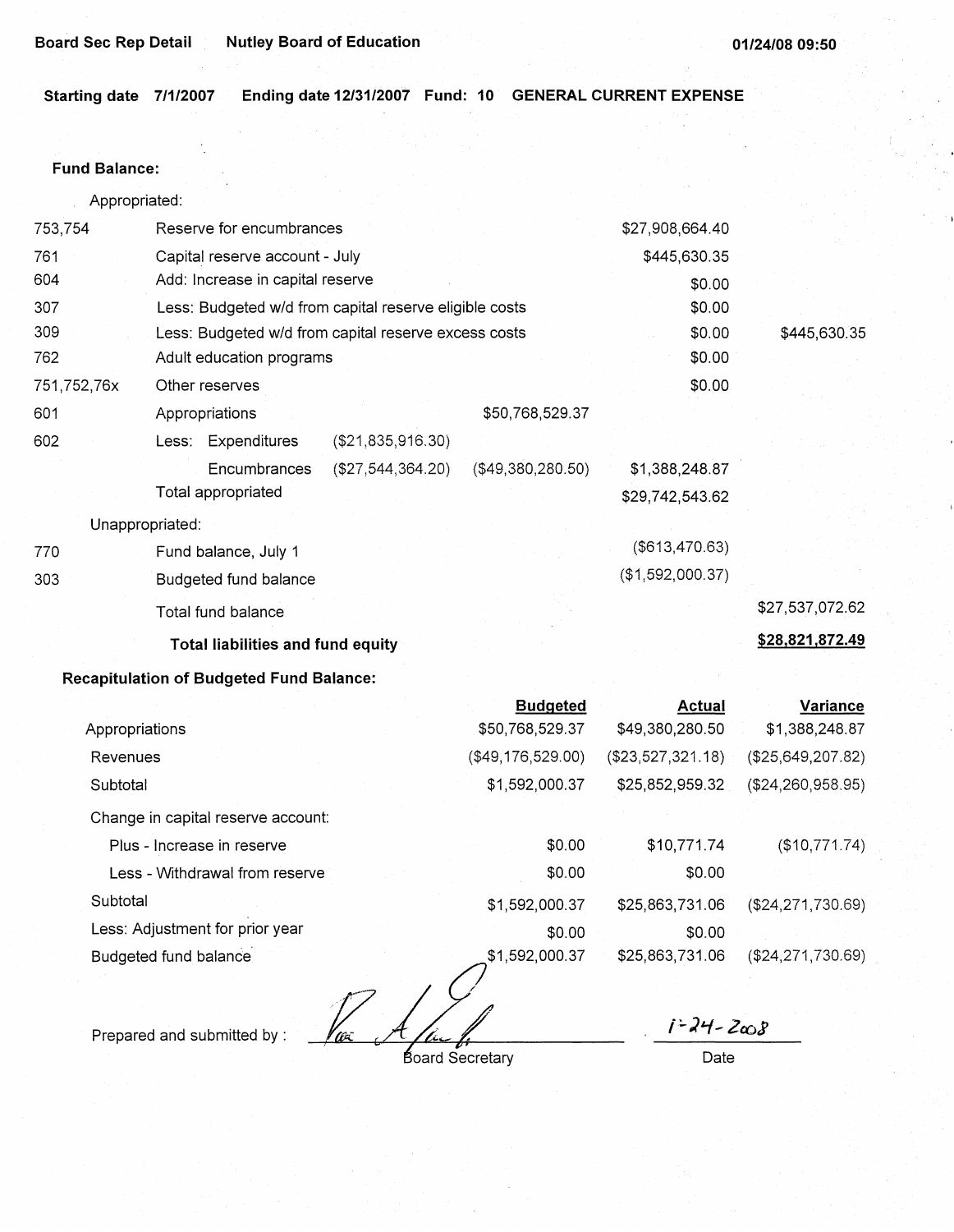$\mathbf i$ 

# **Starting date 7/1/2007 Ending date 12/31/2007 Fund: 20 SPECIAL REVENUE FUNDS**

|             | <b>Assets and Resources</b><br>Assets:       |                 |               |
|-------------|----------------------------------------------|-----------------|---------------|
| 101         | Cash in bank                                 |                 | (\$72,646.39) |
| $102 - 106$ | Cash Equivalents                             |                 | \$0.00        |
| 111         | Investments                                  |                 | \$0.00        |
| 116         | Capital Reserve Account                      |                 | \$0.00        |
| 121         |                                              |                 |               |
|             | Tax levy Receivable                          |                 | \$0.00        |
|             | Accounts Receivable:                         |                 |               |
| 132         | Interfund                                    | \$0.00          |               |
| 141         | Intergovernmental - State                    | \$12,213.82     |               |
| 142         | Intergovernmental - Federal                  | \$1,509.09      |               |
| 143         | Intergovernmental - Other                    | \$0.00          |               |
| 153, 154    | Other (net of estimated uncollectable of \$  | \$0.00          | \$13,722.91   |
|             |                                              |                 |               |
|             | Loans Receivable:                            |                 |               |
| 131         | Interfund                                    | \$0.00          |               |
| 152         | Other (Net of estimated uncollectable of \$_ | \$0.00          | \$0.00        |
|             | <b>Other Current Assets</b>                  |                 | \$0.00        |
|             | <b>Resources:</b>                            |                 |               |
| 301         | <b>Estimated revenues</b>                    | \$1,277,828.00  |               |
| 302         | Less revenues                                | ( \$457,016.27) | \$820,811.73  |
|             | <b>Total assets and resources</b>            |                 | \$761,888.25  |
|             | <b>Liabilities and fund equity</b>           |                 |               |
|             | Liabilities:                                 |                 |               |
| 101         | Cash in bank                                 |                 | (\$72,646.39) |
|             |                                              |                 |               |
| 411         | Intergovernmental accounts payable - state   |                 | \$3,603.14    |
| 421         | Accounts payable                             |                 | \$0.00        |
| 431         | Contracts payable                            |                 | \$0.00        |
| 451         | Loans payable                                |                 | \$0.00        |
| 481         | Deferred revenues                            |                 | \$0.00        |
|             | Other current liabilities                    |                 | \$388.10      |
|             | <b>Total liabilities</b>                     |                 | \$3,991.24    |
|             |                                              |                 |               |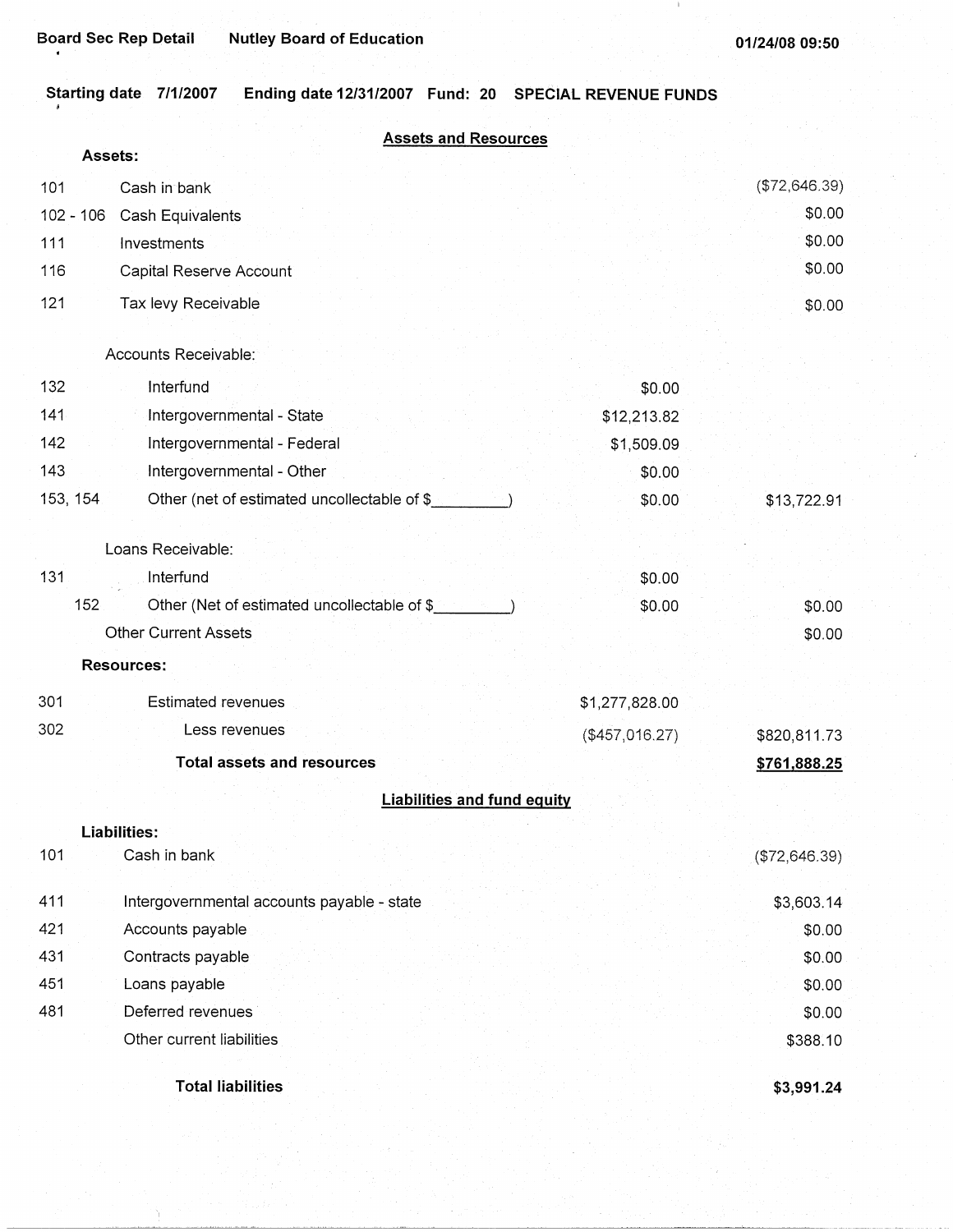**Starting date 7/1/2007 Ending date 12/31/2007 Fund: 20 SPECIAL REVENUE FUNDS** 

### **Fund Balance:**

Appropriated:

|                 | Total liabilities and fund equity                      |                   |                  |                  | \$761,888.25 |
|-----------------|--------------------------------------------------------|-------------------|------------------|------------------|--------------|
|                 | Total fund balance                                     |                   |                  |                  | \$757,897.01 |
| 303             | Budgeted fund balance                                  |                   |                  | (\$1,114,542.58) |              |
| 770             | Fund balance, July 1                                   |                   |                  | \$394,085.23     |              |
| Unappropriated: |                                                        |                   |                  |                  |              |
|                 | Total appropriated                                     |                   |                  | \$1,478,354.36   |              |
|                 | Encumbrances                                           | ( \$620, 708.03)  | (\$1,538,665.67) | \$853,704.91     |              |
| 602             | Less: Expenditures                                     | $($ \$917,957.64) |                  |                  |              |
| 601             | Appropriations                                         |                   | \$2,392,370.58   |                  |              |
| 751,752,76x     | Other reserves                                         |                   |                  | \$0.00           |              |
| 762             | Adult education programs                               |                   |                  | \$0.00           |              |
| 309             | Less: Budgeted w/d from capital reserve excess costs   |                   |                  | \$0.00           | \$0.00       |
| 307             | Less: Budgeted w/d from capital reserve eligible costs |                   |                  | \$0.00           |              |
| 604             | Add: Increase in capital reserve                       |                   |                  | \$0.00           |              |
| 761             | Capital reserve account - July                         |                   |                  | \$0.00           |              |
| 753,754         | Reserve for encumbrances                               |                   |                  | \$624,649.45     |              |

# **Recapitulation of Budgeted Fund Balance:**

|                                    | <b>Budgeted</b>  | <b>Actual</b>  | Variance        |
|------------------------------------|------------------|----------------|-----------------|
| Appropriations                     | \$2,392,370.58   | \$1,538,665.67 | \$853,704.91    |
| Revenues                           | (\$1,277,828.00) | (\$457,016.27) | (\$820, 811.73) |
| Subtotal                           | \$1,114,542.58   | \$1,081,649.40 | \$32,893.18     |
| Change in capital reserve account: |                  |                |                 |
| Plus - Increase in reserve         | \$0.00           | \$0.00         | \$0.00          |
| Less - Withdrawal from reserve     | \$0.00           | \$0.00         |                 |
| Subtotal                           | \$1,114,542.58   | \$1,081,649.40 | \$32,893.18     |
| Less: Adjustment for prior year    | \$0.00           | \$0.00         |                 |
| Budgeted fund balance              | \$1,114,542.58   | \$1,081,649.40 | \$32,893.18     |
|                                    |                  |                |                 |
|                                    |                  |                |                 |

/tent=

*L-;.* **'t--***z* <sup>001</sup>

Prepared and submitted by :

Board Secretary

Date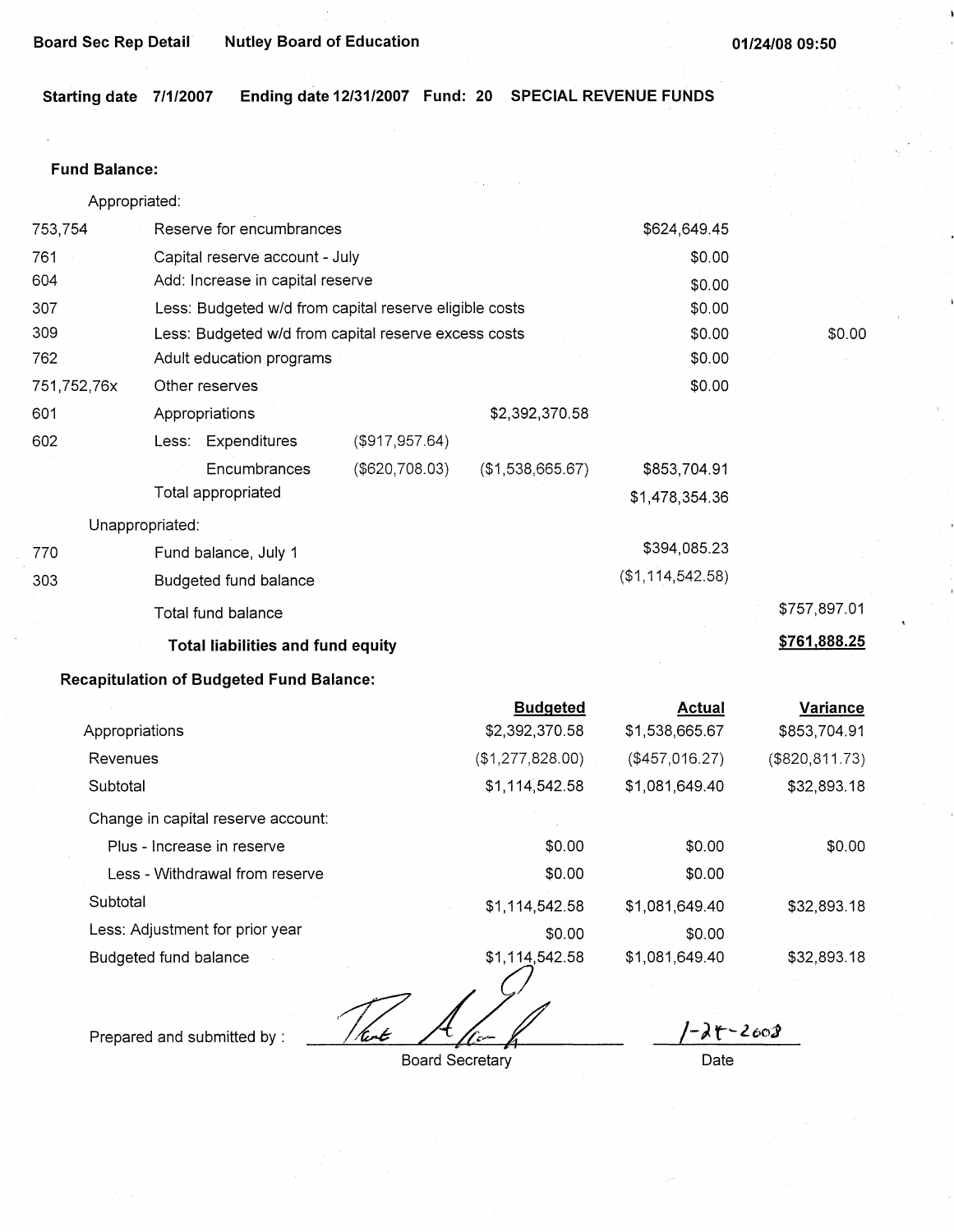$\bar{1}$ 

#### **Starting date 7/1/2007 Ending date 12/31/2007 Fund: 30 CAPITAL PROJECTS FUNDS**   $\theta$

|     | <b>Assets and Resources</b>                             |                   |                   |
|-----|---------------------------------------------------------|-------------------|-------------------|
|     | Assets:                                                 |                   |                   |
| 101 | Cash in bank                                            |                   | \$33,775,005.14   |
|     | $102 - 106$<br>Cash Equivalents                         |                   | \$0.00            |
| 111 | Investments                                             |                   | \$0.00            |
| 116 | Capital Reserve Account                                 |                   | \$0.00            |
| 121 | Tax levy Receivable                                     |                   | \$0.00            |
|     | Accounts Receivable:                                    |                   |                   |
| 132 | Interfund                                               | \$22,659.00       |                   |
| 141 | Intergovernmental - State                               | \$8,900,787.64    |                   |
| 142 | Intergovernmental - Federal                             | \$0.00            |                   |
| 143 | Intergovernmental - Other                               | \$40,000.00       |                   |
|     | 153, 154<br>Other (net of estimated uncollectable of \$ | \$0.00            | \$8,963,446.64    |
|     |                                                         |                   |                   |
|     | Loans Receivable:                                       |                   |                   |
| 131 | Interfund                                               | \$0.00            |                   |
|     | 152<br>Other (Net of estimated uncollectable of \$      | \$0.00            | \$0.00            |
|     | <b>Other Current Assets</b>                             |                   | \$0.00            |
|     | <b>Resources:</b>                                       |                   |                   |
| 301 | <b>Estimated revenues</b>                               | \$0.00            |                   |
| 302 | Less revenues                                           | (\$38,435,727.13) | (\$38,435,727.13) |
|     | <b>Total assets and resources</b>                       |                   | \$4,302,724.65    |
|     | <b>Liabilities and fund equity</b>                      |                   |                   |
|     | Liabilities:                                            |                   |                   |
| 411 | Intergovernmental accounts payable - state              |                   | \$0.00            |
| 421 | Accounts payable                                        |                   | \$0.00            |
| 431 | Contracts payable                                       |                   | \$0.00            |
| 451 | Loans payable                                           |                   | \$0.00            |
| 481 | Deferred revenues                                       |                   | \$5,174,909.00    |
|     | Other current liabilities                               |                   | \$23,481.48       |
|     |                                                         |                   |                   |

**Total liabilities** 

**\$5,198,390.48**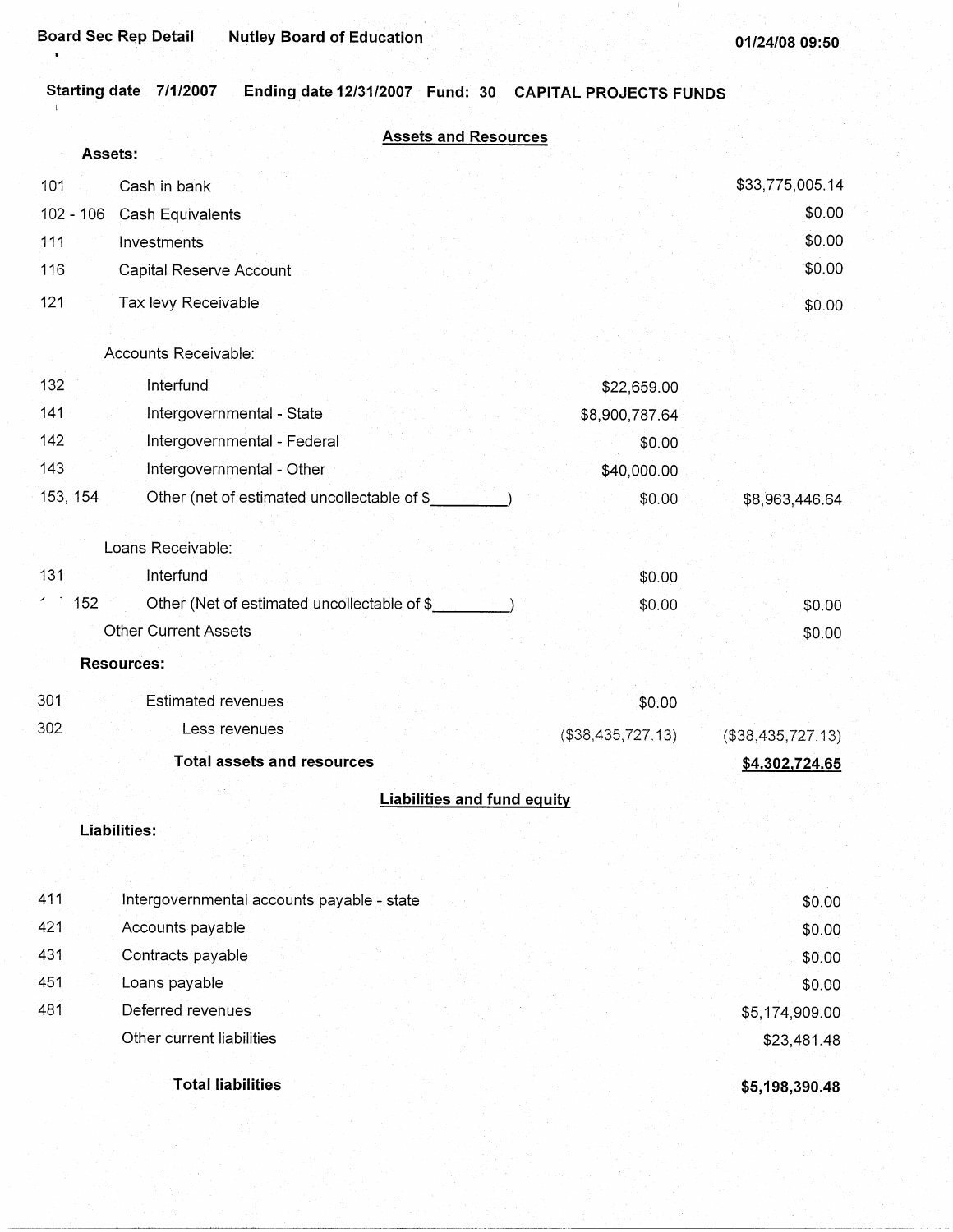**Starting date 7/1/2007 Ending date 12/31/2007 Fund: 30 CAPITAL PROJECTS FUNDS** 

### **Fund Balance:**

Appropriated:.

| 753,754         | Reserve for encumbrances                               | \$8,930,181.06                      |                  |
|-----------------|--------------------------------------------------------|-------------------------------------|------------------|
| 761             | Capital reserve account - July                         |                                     | \$0.00           |
| 604             | Add: Increase in capital reserve                       |                                     | \$0.00           |
| 307             | Less: Budgeted w/d from capital reserve eligible costs |                                     | \$0.00           |
| 309             | Less: Budgeted w/d from capital reserve excess costs   |                                     | \$0.00<br>\$0.00 |
| 762             | Adult education programs                               |                                     | \$0.00           |
| 751,752,76x     | Other reserves                                         |                                     | \$0.00           |
| 601             | Appropriations                                         | \$39,824,530.74                     |                  |
| 602             | Less: Expenditures<br>( \$4,828,984.17)                |                                     |                  |
|                 | (\$3,148,791.96)<br>Encumbrances                       | (\$7,977,776.13)<br>\$31,846,754.61 |                  |
|                 | Total appropriated                                     | \$40,776,935.67                     |                  |
| Unappropriated: |                                                        |                                     |                  |
| 770             | Fund balance, July 1                                   | (\$1,848,070.76)                    |                  |
| 303             | Budgeted fund balance                                  | (\$39,824,530.74)                   |                  |
|                 | Total fund balance                                     |                                     | (\$895,665.83)   |
|                 | <b>Total liabilities and fund equity</b>               |                                     | \$4,302,724.65   |
|                 | <b>Recapitulation of Budgeted Fund Balance:</b>        |                                     |                  |

|                                    | <b>Budgeted</b> | <b>Actual</b>     | Variance        |
|------------------------------------|-----------------|-------------------|-----------------|
| Appropriations                     | \$39,824,530.74 | \$7,977,776.13    | \$31,846,754.61 |
| Revenues                           | \$0.00          | (\$38,435,727.13) | \$38,435,727.13 |
| Subtotal                           | \$39,824,530.74 | (\$30,457,951.00) | \$70,282,481.74 |
| Change in capital reserve account: |                 |                   |                 |
| Plus - Increase in reserve         | \$0.00          | \$0.00            | \$0.00          |
| Less - Withdrawal from reserve     | \$0.00          | \$0.00            |                 |
| Subtotal                           | \$39,824,530.74 | (\$30,457,951.00) | \$70,282,481.74 |
| Less: Adjustment for prior year    | \$0.00          | \$0.00            |                 |
| Budgeted fund balance              | \$39,824,530.74 | (\$30,457,951.00) | \$70,282,481.74 |

Prepared and submitted by : *-~@* 

Board Secretary

*/-;4,* 260f

Date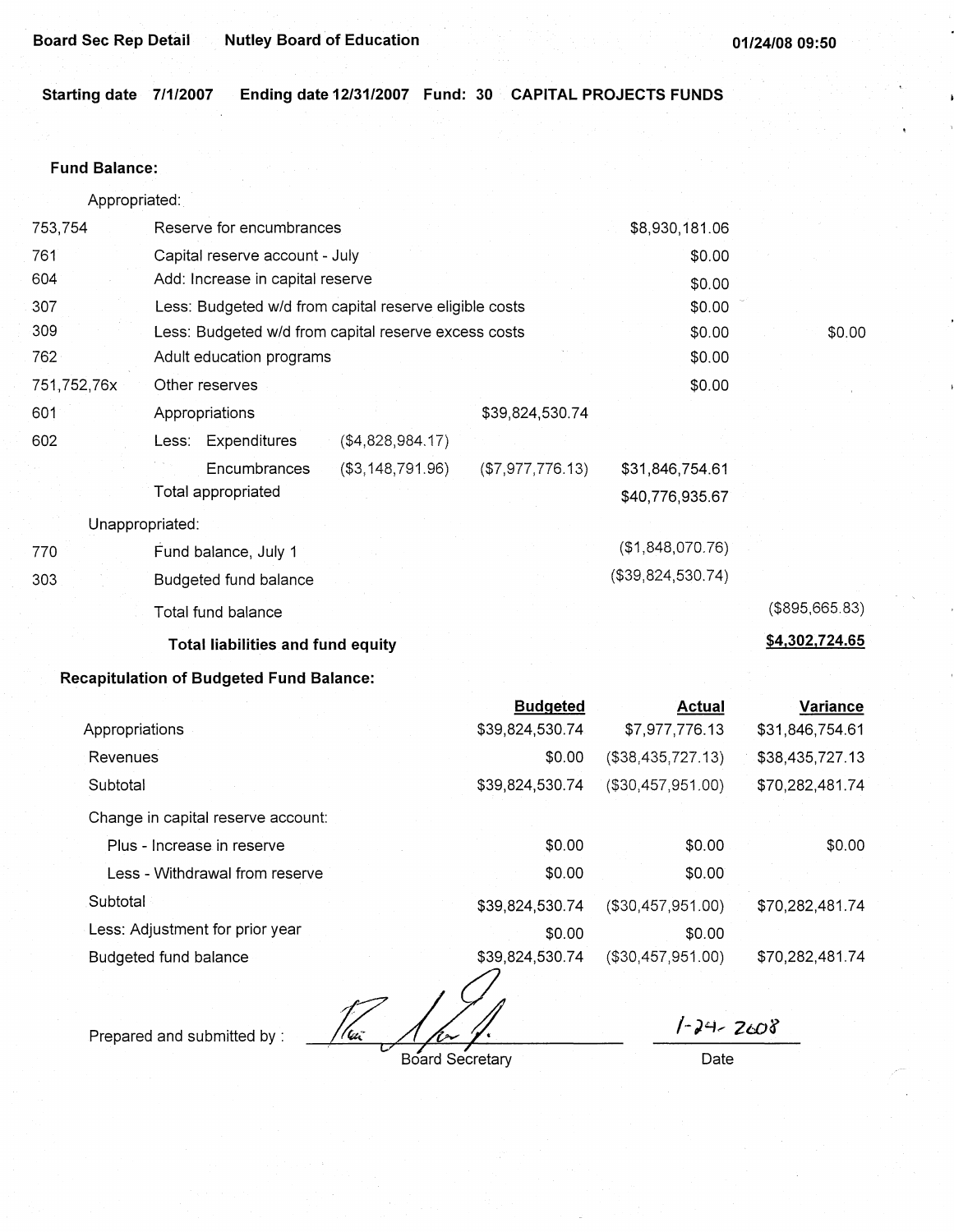×

# **Starting date 7/1/2007 Ending date 12/31/2007 Fund: 40 DEBT SERVICE FUNDS**

|     | Assets:     |                                             | <b>Assets and Resources</b>        |                  |              |
|-----|-------------|---------------------------------------------|------------------------------------|------------------|--------------|
| 101 |             | Cash in bank                                |                                    |                  | \$688,951.62 |
|     | $102 - 106$ | Cash Equivalents                            |                                    |                  | \$0.00       |
| 111 |             | Investments                                 |                                    |                  | \$0.00       |
| 116 |             | Capital Reserve Account                     |                                    |                  | \$0.00       |
| 121 |             | Tax levy Receivable                         |                                    |                  | \$0.00       |
|     |             | Accounts Receivable:                        |                                    |                  |              |
| 132 |             | Interfund                                   |                                    | \$21,747.60      |              |
| 141 |             | Intergovernmental - State                   |                                    | \$0.00           |              |
| 142 |             | Intergovernmental - Federal                 |                                    | \$0.00           |              |
| 143 |             | Intergovernmental - Other                   |                                    | \$0.00           |              |
|     | 153, 154    | Other (net of estimated uncollectable of \$ |                                    | \$0.00           | \$21,747.60  |
|     |             | Loans Receivable:                           |                                    |                  |              |
| 131 |             | Interfund                                   |                                    | \$0.00           |              |
|     | 152         | Other (Net of estimated uncollectable of \$ |                                    | \$0.00           | \$0.00       |
|     |             | <b>Other Current Assets</b>                 |                                    |                  | \$0.00       |
|     |             | <b>Resources:</b>                           |                                    |                  |              |
| 301 |             | <b>Estimated revenues</b>                   |                                    | \$1,294,304.00   |              |
| 302 |             | Less revenues                               |                                    | (\$1,288,201.00) | \$6,103.00   |
|     |             | <b>Total assets and resources</b>           |                                    |                  | \$716,802.22 |
|     |             |                                             | <b>Liabilities and fund equity</b> |                  |              |
|     |             | <b>Liabilities:</b>                         |                                    |                  |              |
|     |             |                                             |                                    |                  |              |
| 411 |             | Intergovernmental accounts payable - state  |                                    |                  | \$0.00       |
| 421 |             | Accounts payable                            |                                    |                  | \$0.00       |
| 431 |             | Contracts payable                           |                                    |                  | \$0.00       |
| 451 |             | Loans payable                               |                                    |                  | \$0.00       |
| 481 |             | Deferred revenues                           |                                    |                  | \$0.00       |
|     |             | Other current liabilities                   |                                    |                  | \$0.00       |
|     |             |                                             |                                    |                  |              |

**Total liabilities** 

**\$0.00**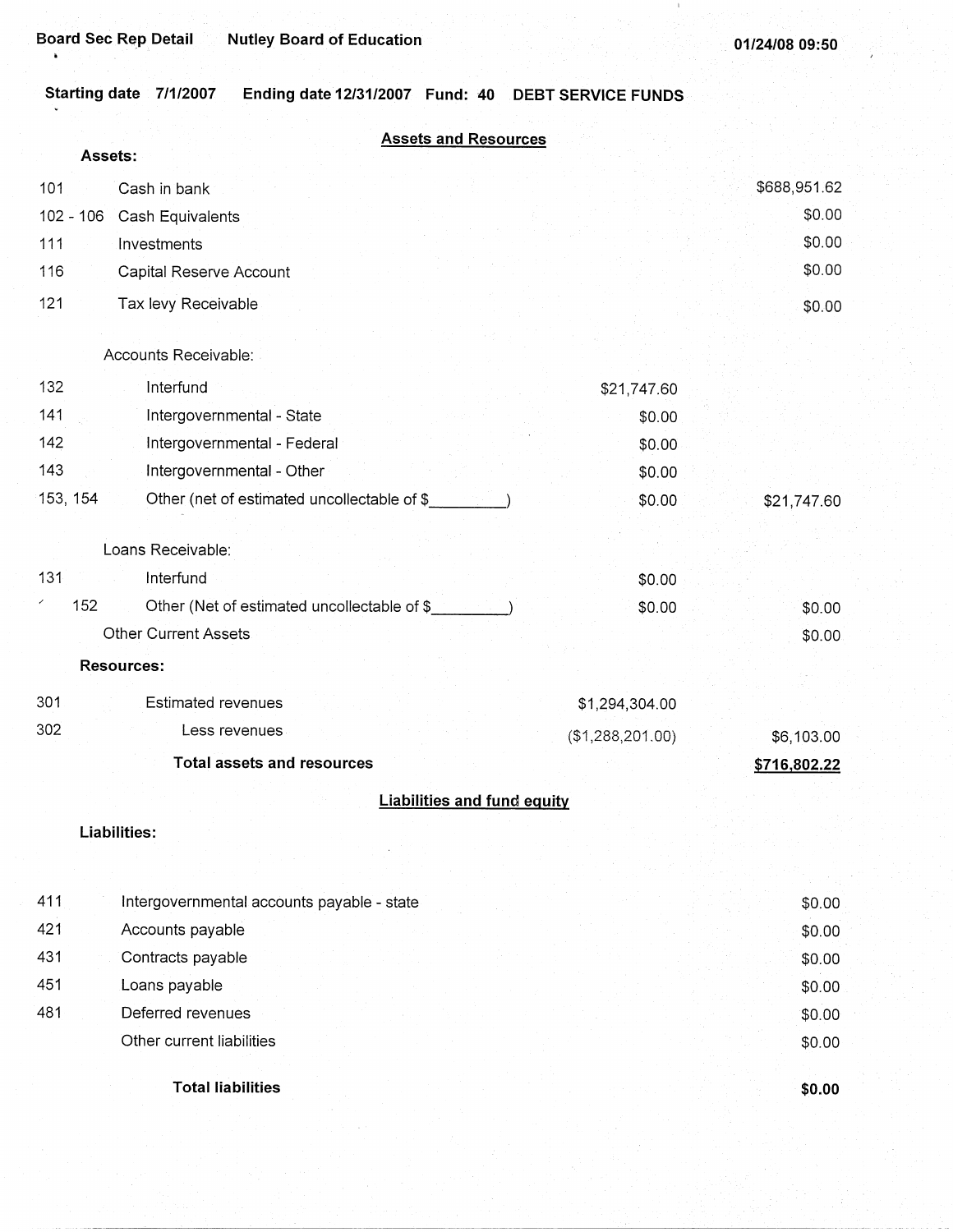**Starting date 7/1/2007 Ending date 12/31/2007 Fund: 40 DEBT SERVICE FUNDS** 

### **Fund Balance:**

| Appropriated: |  |
|---------------|--|
|               |  |

| Reserve for encumbrances                               | \$0.00          |              |
|--------------------------------------------------------|-----------------|--------------|
| Capital reserve account - July                         | \$0.00          |              |
| Add: Increase in capital reserve                       | \$0.00          |              |
| Less: Budgeted w/d from capital reserve eligible costs | \$0.00          |              |
| Less: Budgeted w/d from capital reserve excess costs   | \$0.00          | \$0.00       |
| Adult education programs                               | \$0.00          |              |
| Other reserves                                         | \$0.00          |              |
| \$1,294,304.00<br>Appropriations                       |                 |              |
| Less: Expenditures<br>$($ \$577,503.00)                |                 |              |
| \$0.00<br>$($ \$577,503.00).<br>Encumbrances           | \$716,801.00    |              |
| Total appropriated                                     | \$716,801.00    |              |
|                                                        |                 |              |
| Fund balance, July 1                                   | \$0.72          |              |
| Budgeted fund balance                                  | \$0.00          |              |
| Total fund balance                                     |                 | \$716,801.72 |
| <b>Total liabilities and fund equity</b>               |                 | \$716,801.72 |
|                                                        | Unappropriated: |              |

# **Recapitulation of Budgeted Fund Balance:**

|                                    | <b>Budgeted</b>  | Actual           | Variance        |
|------------------------------------|------------------|------------------|-----------------|
| Appropriations                     | \$1,294,304.00   | \$577,503.00     | \$716,801.00    |
| Revenues                           | (\$1,294,304.00) | (\$1,288,201.00) | $($ \$6,103.00) |
| Subtotal                           | \$0.00           | (\$710,698.00)   | \$710,698.00    |
| Change in capital reserve account: |                  |                  |                 |
| Plus - Increase in reserve         | \$0.00           | \$0.00           | \$0.00          |
| Less - Withdrawal from reserve     | \$0.00           | \$0.00           |                 |
| Subtotal                           | \$0.00           | (\$710,698.00)   | \$710,698.00    |
| Less: Adjustment for prior year    | \$0.00           | \$0.00           |                 |
| Budgeted fund balance              | \$0.00           | (\$710,698.00)   | \$710,698.00    |
|                                    |                  |                  |                 |

The ALL

Prepared and submitted by :

 $1 - \lambda + - 2\omega$ 

Date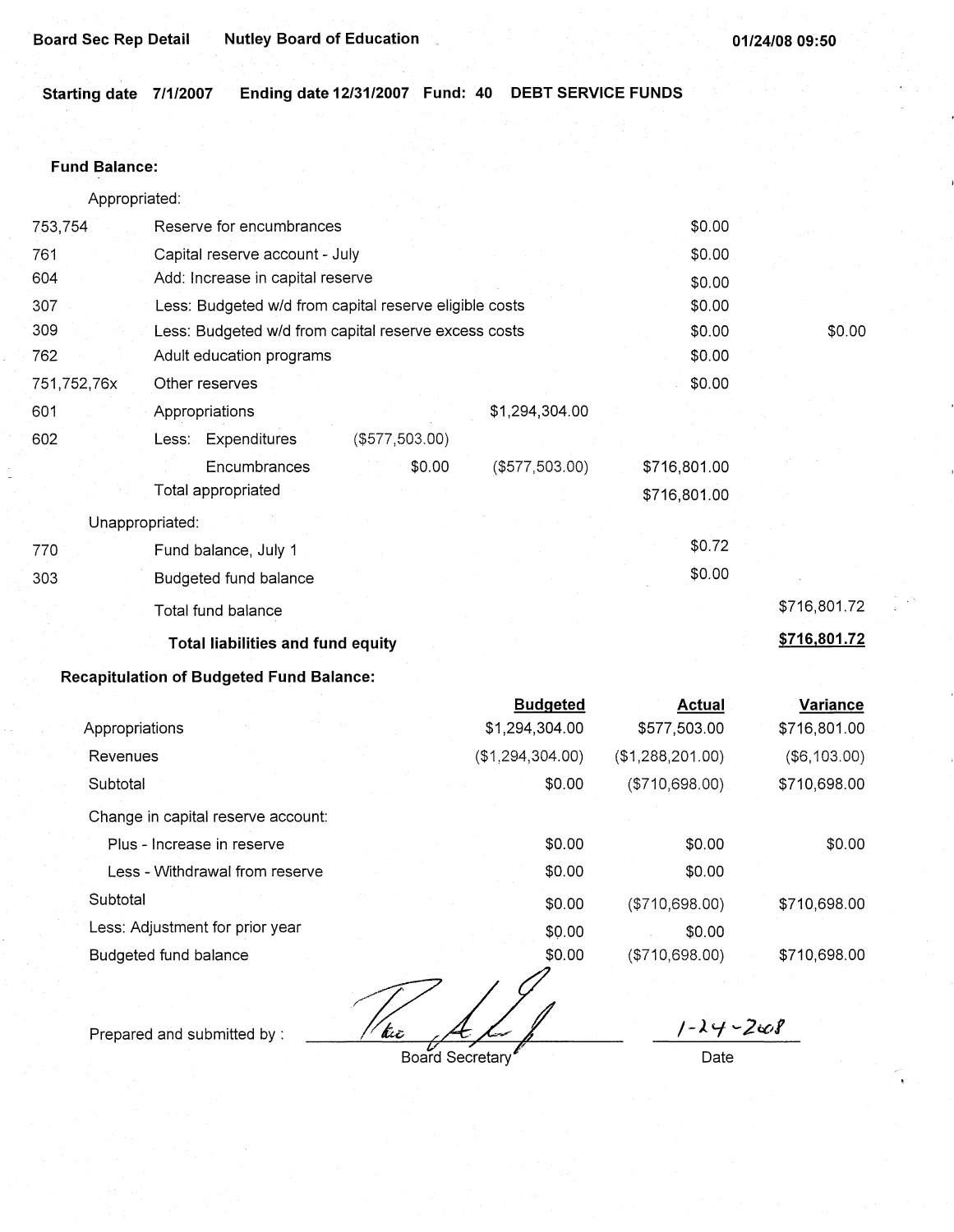**Starting date 7/1/2007 Ending date 12/31/2007 Fund: 50 ENTERPRISE FUND** 

|  |  | <b>Assets and Resources</b> |  |
|--|--|-----------------------------|--|
|  |  |                             |  |

|          | Assets:                                            |                  |                     |
|----------|----------------------------------------------------|------------------|---------------------|
| 101      | Cash in bank                                       |                  | (\$69,945.44)       |
|          | 102 - 106 Cash Equivalents                         |                  | \$592.00            |
| 111      | Investments                                        |                  | \$0.00              |
| 116      | Capital Reserve Account                            |                  | \$0.00              |
| 121      | Tax levy Receivable                                |                  | \$0.00              |
|          | Accounts Receivable:                               |                  |                     |
| 132      | Interfund                                          | \$0.00           |                     |
| 141      | Intergovernmental - State                          | \$0.00           |                     |
| 142      | Intergovernmental - Federal                        | (\$0.10)         |                     |
| 143      | Intergovernmental - Other                          | \$0.00           |                     |
| 153, 154 | Other (net of estimated uncollectable of \$        | \$0.00           | (\$0.10)            |
|          |                                                    |                  |                     |
|          | Loans Receivable:                                  |                  |                     |
| 131      | Interfund                                          | \$0.00           |                     |
|          | 152<br>Other (Net of estimated uncollectable of \$ | \$0.00           | \$0.00              |
|          | <b>Other Current Assets</b>                        |                  | \$20,458.84         |
|          | Resources:                                         |                  |                     |
| 301      | Estimated revenues                                 | \$0.00           |                     |
| 302      | Less revenues                                      | ( \$380, 436.53) | ( \$380, 436.53)    |
|          | <b>Total assets and resources</b>                  |                  | $($ \$429,331.23)   |
|          | <b>Liabilities and fund equity</b>                 |                  |                     |
|          | Liabilities:                                       |                  |                     |
| 101      | Cash in bank                                       |                  | $($ \$69,945.44 $)$ |
| 411      | Intergovernmental accounts payable - state         |                  | \$0.00              |
| 421      | Accounts payable                                   |                  | \$0.00              |
| 431      | Contracts payable                                  |                  | \$0.00              |
| 451      | Loans payable                                      |                  | \$0.00              |
| 481      | Deferred revenues                                  |                  | \$0.00              |
|          | Other current liabilities                          |                  | \$52,724.18         |
|          | <b>Total liabilities</b>                           |                  | \$52,724.18         |

---------~~-------------------------------·-- -·· ·-- ·-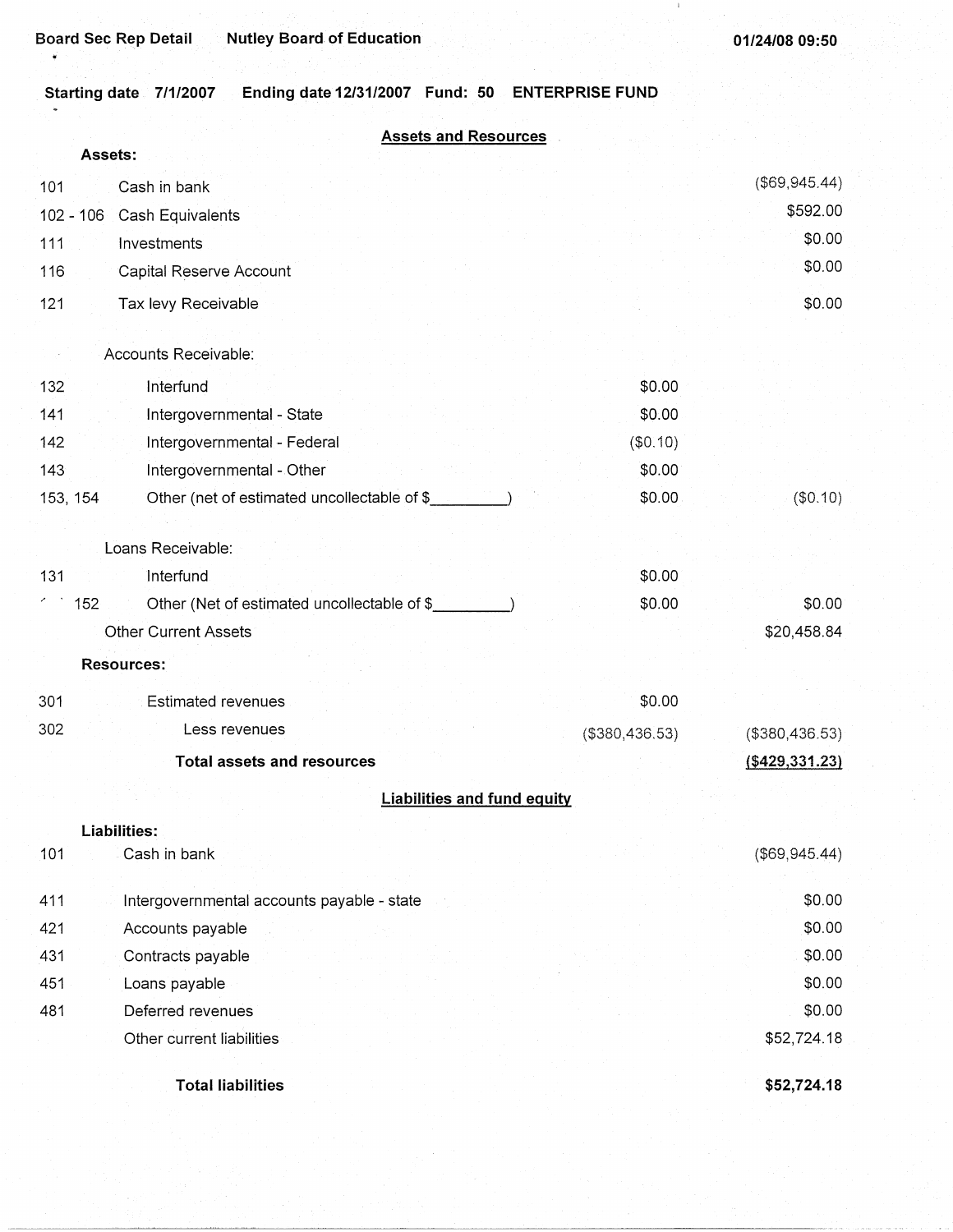**Starting date 7/1/2007 Ending date 12/31/2007 Fund: 50 ENTERPRISE FUND** 

### **Fund Balance:**

753,754 761 604 Appropriated: Reserve for encumbrances Capital reserve account - July Add: Increase in capital reserve 307 309 762 751,752,76x 601 Less: Budgeted w/d from capital reserve eligible costs Less: Budgeted w/d from capital reserve excess costs Adult education programs 602 770 303 Other reserves Appropriations Less: Expenditures **Encumbrances** Total appropriated Unappropriated: Fund balance, July 1 Budgeted fund balance Total fund balance (\$338,564.81) (\$414,777.32) \$987,319.32 (\$753,342.13) **Total liabilities and fund equity Recapitulation of Budgeted Fund Balance:**  \$445, 136.64 \$0.00 \$0.00 \$0.00 \$0.00 \$0.00 \$0.00 \$233,977.19 \$679,113.83 (\$173,849.92) (\$987,319.32) \$0.00 (\$482,055.41)

|                                    | <b>Budgeted</b> | Actual         | Variance     |
|------------------------------------|-----------------|----------------|--------------|
| Appropriations                     | \$987,319.32    | \$753,342.13   | \$233,977.19 |
| Revenues                           | \$0.00          | (\$380,436.53) | \$380,436.53 |
| Subtotal                           | \$987,319.32    | \$372,905.60   | \$614,413.72 |
| Change in capital reserve account: |                 |                |              |
| Plus - Increase in reserve         | \$0.00          | \$0.00         | \$0.00       |
| Less - Withdrawal from reserve     | \$0.00          | \$0.00         |              |
| Subtotal                           | \$987,319.32    | \$372,905.60   | \$614,413.72 |
| Less: Adjustment for prior year    | \$0.00          | \$0.00         |              |
| Budgeted fund balance              | \$987,319.32    | \$372,905.60   | \$614,413.72 |

 $\mathbb{Z}$   $\mathbb{Z}$ 

 $1 - 24 - 2008$ 

Prepared and submitted by :

**Board Secretary** 

Date

**(\$429,331.23)**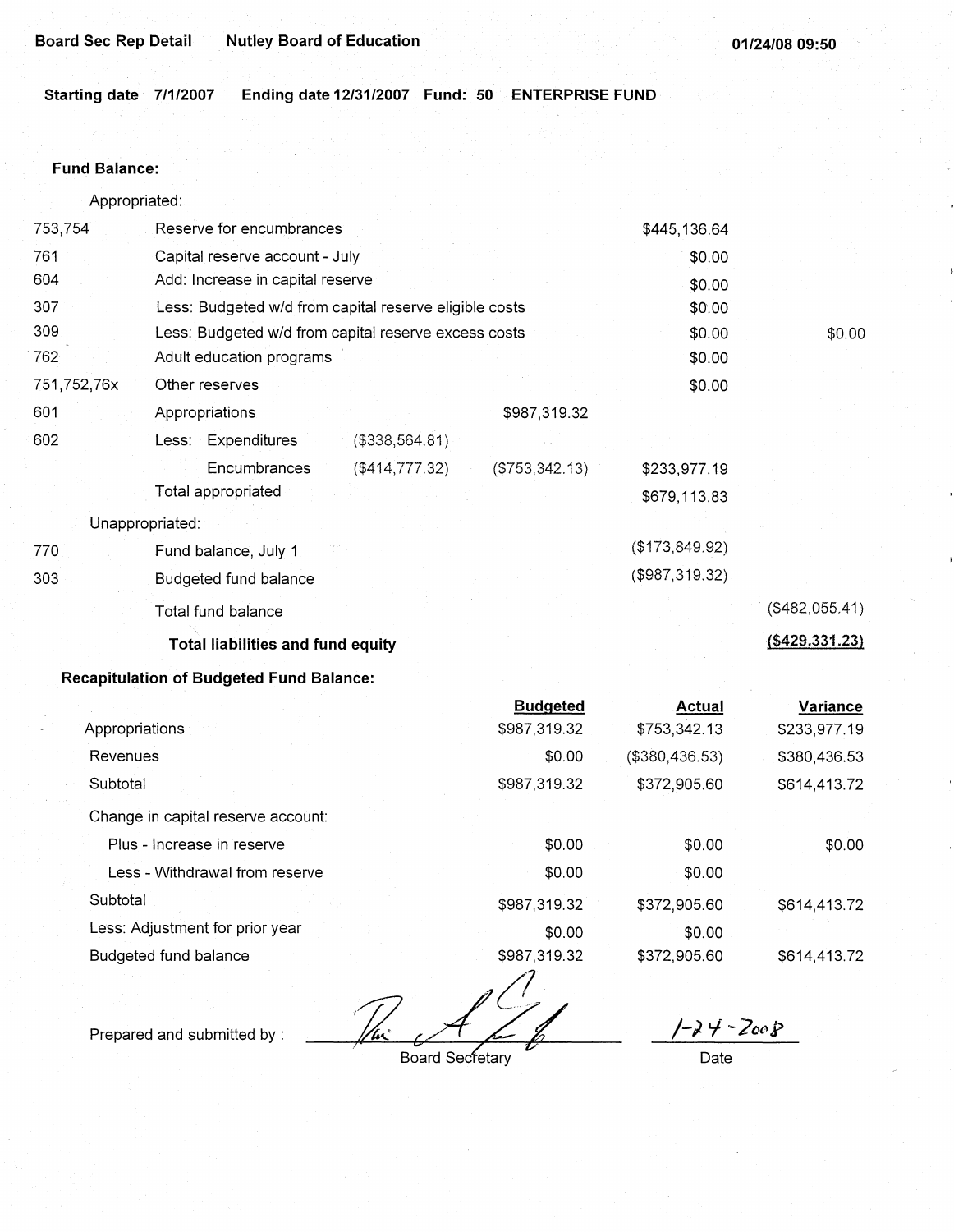**Starting date 7/1/2007 Ending date 12/31/2007 Fund: 51 SUMMER CAMP** 

|     | <b>Assets and Resources</b><br>Assets:                  |               |          |
|-----|---------------------------------------------------------|---------------|----------|
| 101 | Cash in bank                                            |               | \$471.73 |
|     | $102 - 106$<br>Cash Equivalents                         |               | \$0.00   |
| 111 | Investments                                             |               | \$0.00   |
| 116 | Capital Reserve Account                                 |               | \$0.00   |
| 121 | Tax levy Receivable                                     |               | \$0.00   |
|     | Accounts Receivable:                                    |               |          |
| 132 | Interfund                                               | \$0.00        |          |
| 141 | Intergovernmental - State                               | \$0.00        |          |
| 142 | Intergovernmental - Federal                             | \$0.00        |          |
| 143 | Intergovernmental - Other                               | \$0.00        |          |
|     | 153, 154<br>Other (net of estimated uncollectable of \$ | \$0.00        | \$0.00   |
|     | Loans Receivable:                                       |               |          |
| 131 | Interfund                                               | \$0.00        |          |
|     | 152<br>Other (Net of estimated uncollectable of \$      | \$0.00        | \$0.00   |
|     | <b>Other Current Assets</b>                             |               | \$0.00   |
|     | <b>Resources:</b>                                       |               |          |
| 301 | <b>Estimated revenues</b>                               | \$18,325.00   |          |
| 302 | Less revenues                                           | (\$18,325.00) | \$0.00   |
|     | <b>Total assets and resources</b>                       |               | \$471.73 |
|     | <b>Liabilities and fund equity</b>                      |               |          |
|     |                                                         |               |          |
|     | Liabilities:                                            |               |          |
|     |                                                         |               |          |
| 411 | Intergovernmental accounts payable - state              |               | \$0.00   |
| 421 | Accounts payable                                        |               | \$0.00   |
| 431 | Contracts payable                                       |               | \$0.00   |
| 451 | Loans payable                                           |               | \$0.00   |
| 481 | Deferred revenues                                       |               | \$0.00   |
|     | Other current liabilities                               |               | \$0.00   |
|     | <b>Total liabilities</b>                                |               | \$0.00   |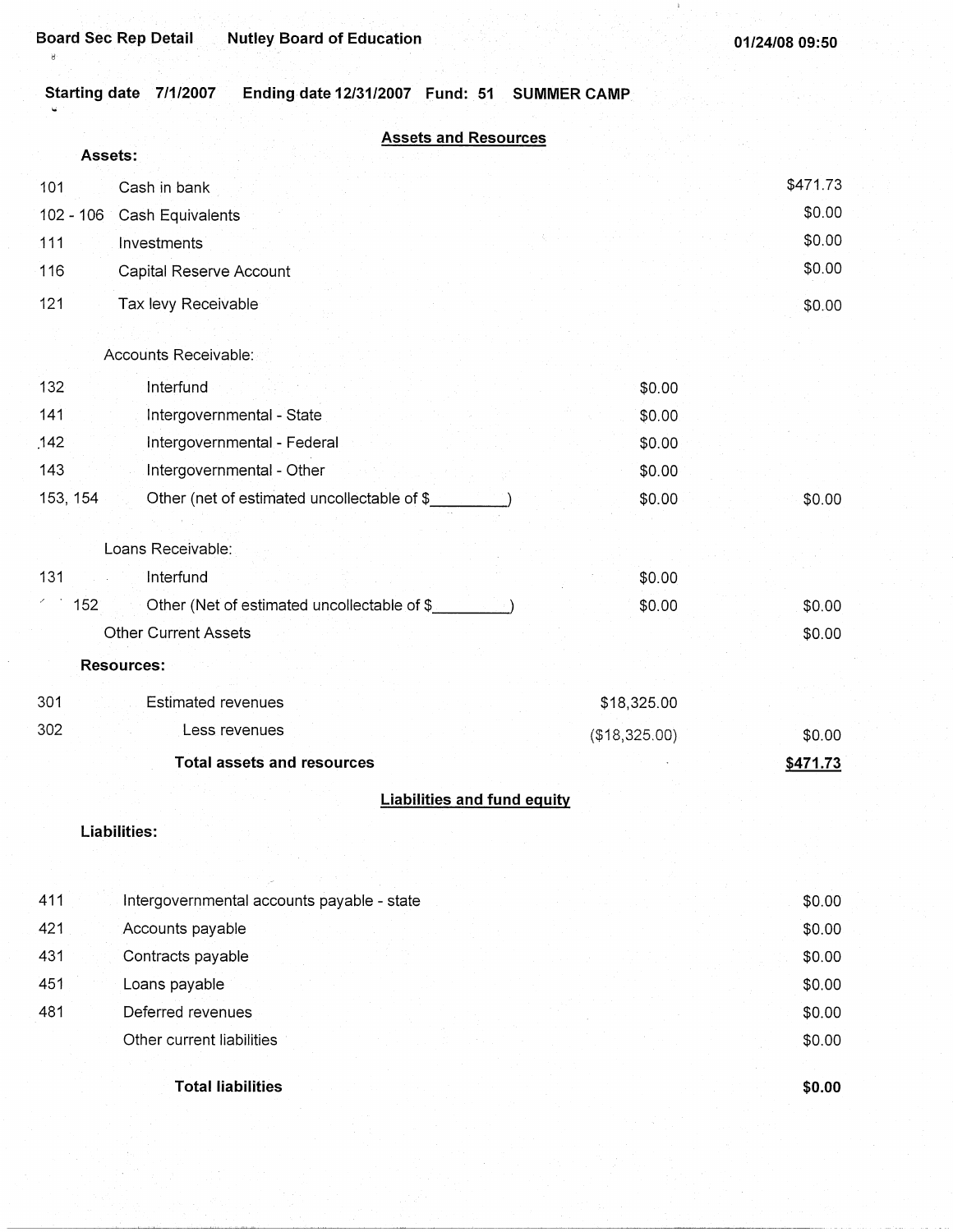Starting date 7/1/2007 Ending date 12/31/2007 Fund: 51 SUMMER CAMP

### **Fund Balance:**

Appropriated:

| 753,754         | Reserve for encumbrances                               | \$0.00   |          |
|-----------------|--------------------------------------------------------|----------|----------|
| 761             | Capital reserve account - July                         | \$0.00   |          |
| 604             | Add: Increase in capital reserve                       | \$0.00   |          |
| 307             | Less: Budgeted w/d from capital reserve eligible costs | \$0.00   |          |
| 309             | Less: Budgeted w/d from capital reserve excess costs   | \$0.00   | \$0.00   |
| 762             | Adult education programs                               | \$0.00   |          |
| 751,752,76x     | Other reserves                                         | \$0.00   |          |
| 601             | \$18,325.00<br>Appropriations                          |          |          |
| 602             | Less: Expenditures<br>(\$17,853.27)                    |          |          |
|                 | Encumbrances<br>\$0.00<br>(\$17,853.27)                | \$471.73 |          |
|                 | Total appropriated                                     | \$471.73 |          |
| Unappropriated: |                                                        |          |          |
| 770             | Fund balance, July 1                                   | \$0.00   |          |
| 303             | Budgeted fund balance                                  | \$0.00   |          |
|                 | Total fund balance                                     |          | \$471.73 |
|                 | <b>Total liabilities and fund equity</b>               |          | \$471.73 |

# **Recapitulation of Budgeted Fund Balance:**

|                                    | <b>Budgeted</b> | Actual        | Variance |
|------------------------------------|-----------------|---------------|----------|
| Appropriations                     | \$18,325.00     | \$17,853.27   | \$471.73 |
| Revenues                           | (\$18,325.00)   | (\$18,325.00) | \$0.00   |
| Subtotal                           | \$0.00          | (\$471.73)    | \$471.73 |
| Change in capital reserve account: |                 |               |          |
| Plus - Increase in reserve         | \$0.00          | \$0.00        | \$0.00   |
| Less - Withdrawal from reserve     | \$0.00          | \$0.00        |          |
| Subtotal                           | \$0.00          | (\$471.73)    | \$471.73 |
| Less: Adjustment for prior year    | \$0.00          | \$0.00        |          |
| Budgeted fund balance              | \$9.00          | ( \$471.73)   | \$471.73 |

Tex

Prepared and submitted by :

Board Secretary.

 $1 - 2 + - 2008$ 

Date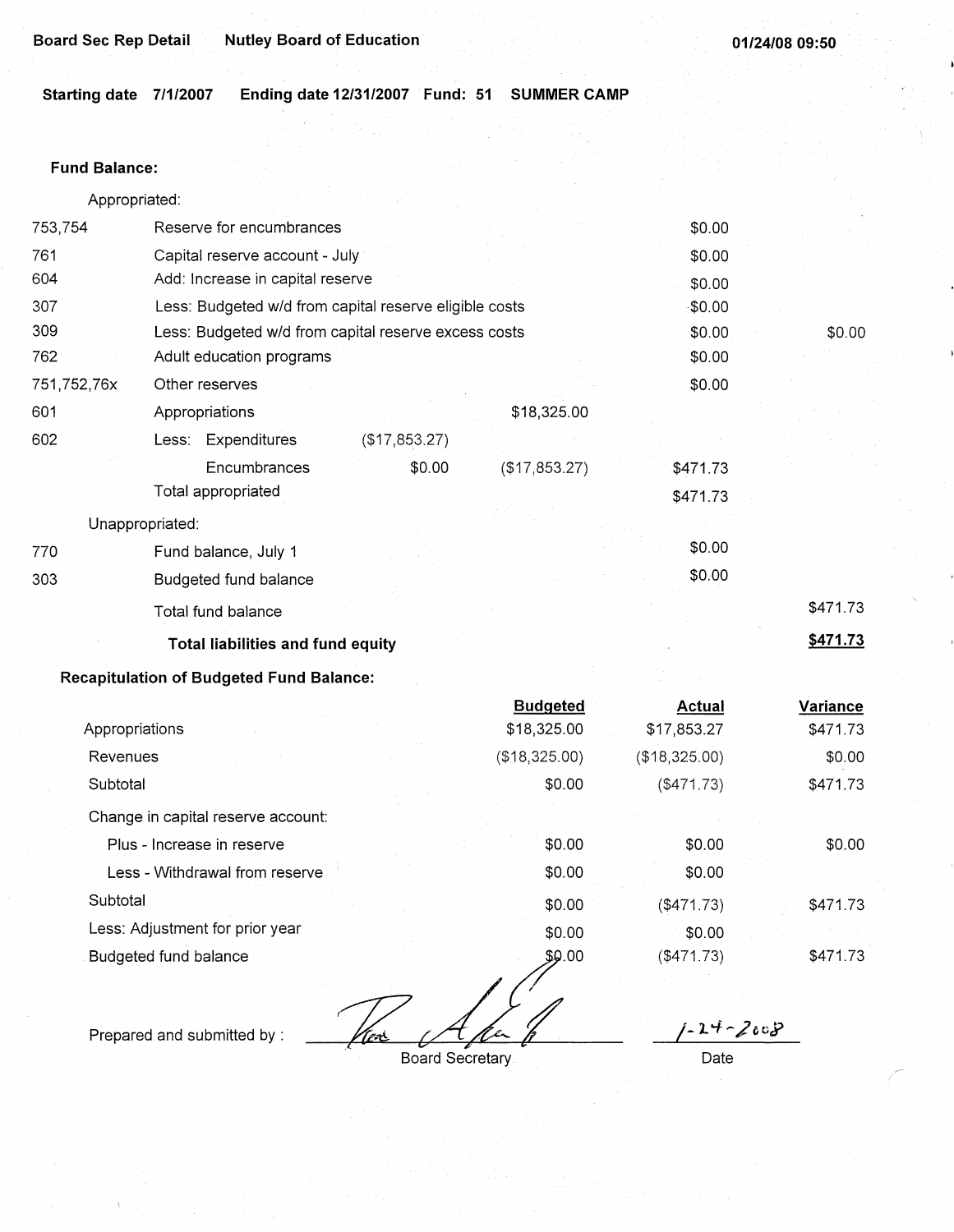# **. .tarting date .7/1/2007 Ending date 12/31/2007 Fund: 55 EXTENDED DAY**

| <b>Assets and Resources</b> |  |  |
|-----------------------------|--|--|
|                             |  |  |
|                             |  |  |
|                             |  |  |
|                             |  |  |

|     | Assets:                                                 |                |                |
|-----|---------------------------------------------------------|----------------|----------------|
| 101 | Cash in bank                                            |                | \$92,794.58    |
|     | $102 - 106$<br>Cash Equivalents                         |                | \$500.00       |
| 111 | Investments                                             |                | \$0.00         |
| 116 | Capital Reserve Account                                 |                | \$0.00         |
| 121 | Tax levy Receivable                                     |                | \$0.00         |
|     |                                                         |                |                |
|     | Accounts Receivable:                                    |                |                |
| 132 | Interfund                                               | \$38,836.94    |                |
| 141 | Intergovernmental - State                               | \$0.00         |                |
| 142 | Intergovernmental - Federal                             | \$0.00         |                |
| 143 | Intergovernmental - Other                               | \$0.00         |                |
|     | 153, 154<br>Other (net of estimated uncollectable of \$ | \$0.00         | \$38,836.94    |
|     |                                                         |                |                |
|     | Loans Receivable:                                       |                |                |
| 131 | Interfund                                               | \$0.00         |                |
|     | 152<br>Other (Net of estimated uncollectable of \$      | \$0.00         | \$0.00         |
|     | <b>Other Current Assets</b>                             |                | \$0.00         |
|     | <b>Resources:</b>                                       |                |                |
| 301 | <b>Estimated revenues</b>                               | \$0.00         |                |
| 302 | Less revenues                                           | (\$239,675.29) | (\$239,675.29) |
|     | <b>Total assets and resources</b>                       |                | (\$107,543.77) |
|     | <b>Liabilities and fund equity</b>                      |                |                |
|     | <b>Liabilities:</b>                                     |                |                |
|     |                                                         |                |                |
|     |                                                         |                |                |
| 411 | Intergovernmental accounts payable - state              |                | \$0.00         |
| 421 | Accounts payable                                        |                | \$0.00         |
| 431 | Contracts payable                                       |                | \$0.00         |
| 451 | Loans payable                                           |                | \$0.00         |
| 481 | Deferred revenues                                       |                | \$0.00         |
|     | Other current liabilities                               |                | \$249,055.19   |
|     | <b>Total liabilities</b>                                |                | \$249,055.19   |
|     |                                                         |                |                |